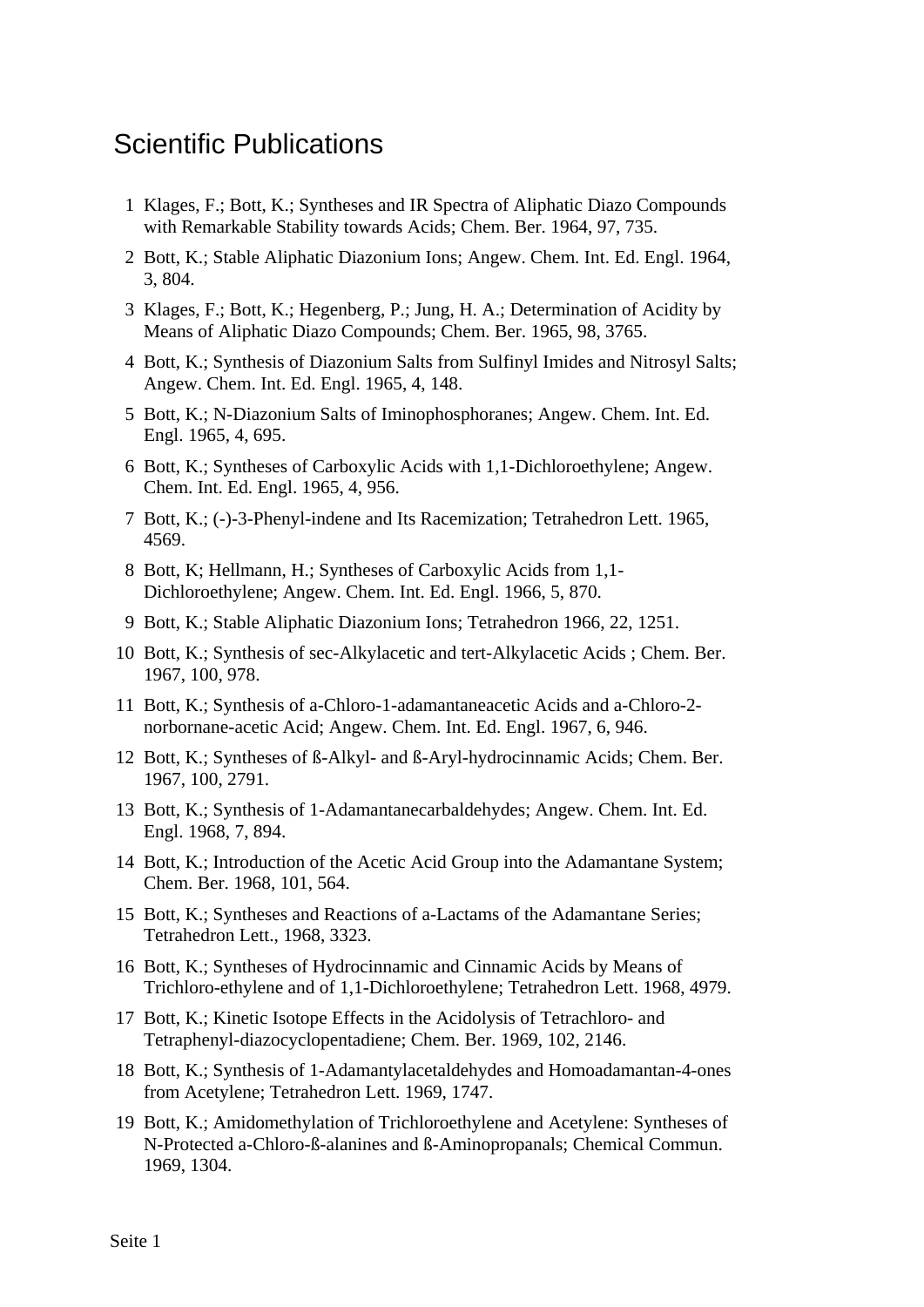- 20 Bott, K.; Generation and Fate of 1-Adamantyl-vinyl Cations; Chemical Commun. 1969, 1349.
- 21 Bott, K.; Syntheses of a-Chlorocarboxylic Acids by Means of Trichloroethylene; Chem. Ber. 1970, 103, 3850
- 22 Bott, K.; a-Branched N-Phthaloyl-ß-aminocarboxylic Acids; Tetrahedron Lett. 1970, 4185.
- 23 Bott, K.; Syntheses of Aldehydes by Means of 1,2-Dichloroethylene and Vinyl Chloride; Tetrahedron Lett. 1970, 4301.
- 24 Bott, K.; Substituted Ethylenediazonium Salts; Angew. Chem. Int. Ed. Engl. 1970, 9, 954.
- 25 Bott, K.; Chloroolefindiazonium Salts; Tetrahedron Lett. 1971, 2227.
- 26 Bott, K.; Synthesis and Properties of Ethylenediazonium Salts; Angew. Chem. Int. Ed. Engl. 1971, 10, 821.
- 27 Bott, K.; Hellmann, H.; Syntheses of Carboxylic Acids from 1,1- Dichloroethylene; Newer Methods of Preparative Organic Chemistry, Vol. VI, 67, Academic Press, New York 1971.
- 28 Bott, K.; Syntheses and Reactions of 3-Adamantyl-(1)-aziridinones; Liebigs Ann. Chem. 1972, 755, 58.
- 29 Bott, K.; Generation and Reactions of 1-Adamantyl-vinyl Cations; Liebigs Ann. Chem. 1972, 766, 51.
- 30 Bott, K.; Tscherniac-Einhorn Syntheses with Chloroolefins and Acetylene; Chem. Ber. 1973, 106, 2513.
- 31 Bott, K.; Halo- and Alkyl-Substituted Toluenesulfonylazoethylenes; Synthesis 1973, 161.
- 32 Bott, K.; Alkylation; Ullmanns Encykl. Tech. Chem., 4th Ed., Vol. 7, 236, Verlag Chemie, Weinheim 1973.
- 33 Bott, K.; Carboxylic Esters Produced by Low-Pressure Hydroformylation of Olefins in Benzil; Angew. Chem. Int. Ed. Engl. 1973, 12, 851.
- 34 Bott, K.; Aldehydes and Successive Products from the Oxo-Synthesis of Double Bond Isomerized n-Olefins; Fette- Seifen- Anstrichmittel 1974, 76, 443.
- 35 Bott, K.; Olefindiazonium Salts; Chem. Ber. 1975, 108, 402.
- 36 Bott, K.; Carboxylic Esters Produced by Low-Pressure Hydroformylation of Olefins in Benzil; Chem. Ber. 1975, 108, 997.
- 37 Bott, K.; Carboxylic Esters Produced by Low-Pressure Hydroformylation of Olefins in Benzil; Symp. Rhodium Homogeneous Catal. (Proc.) 1978, 106, Veszprem, Hung.
- 38 Bott, K.; Alkenediazonium Salts: A New Chapter of Classical Organic Chemistry; Angew. Chem. Int. Ed. Engl. 1979, 18, 259.
- 39 Bott, K.; Coupling of Solvolysis and C,C-Linkage: A Promising Synthetic Route to Functionalized Carboxylic Acids, Aldehydes and Ketones; Angew.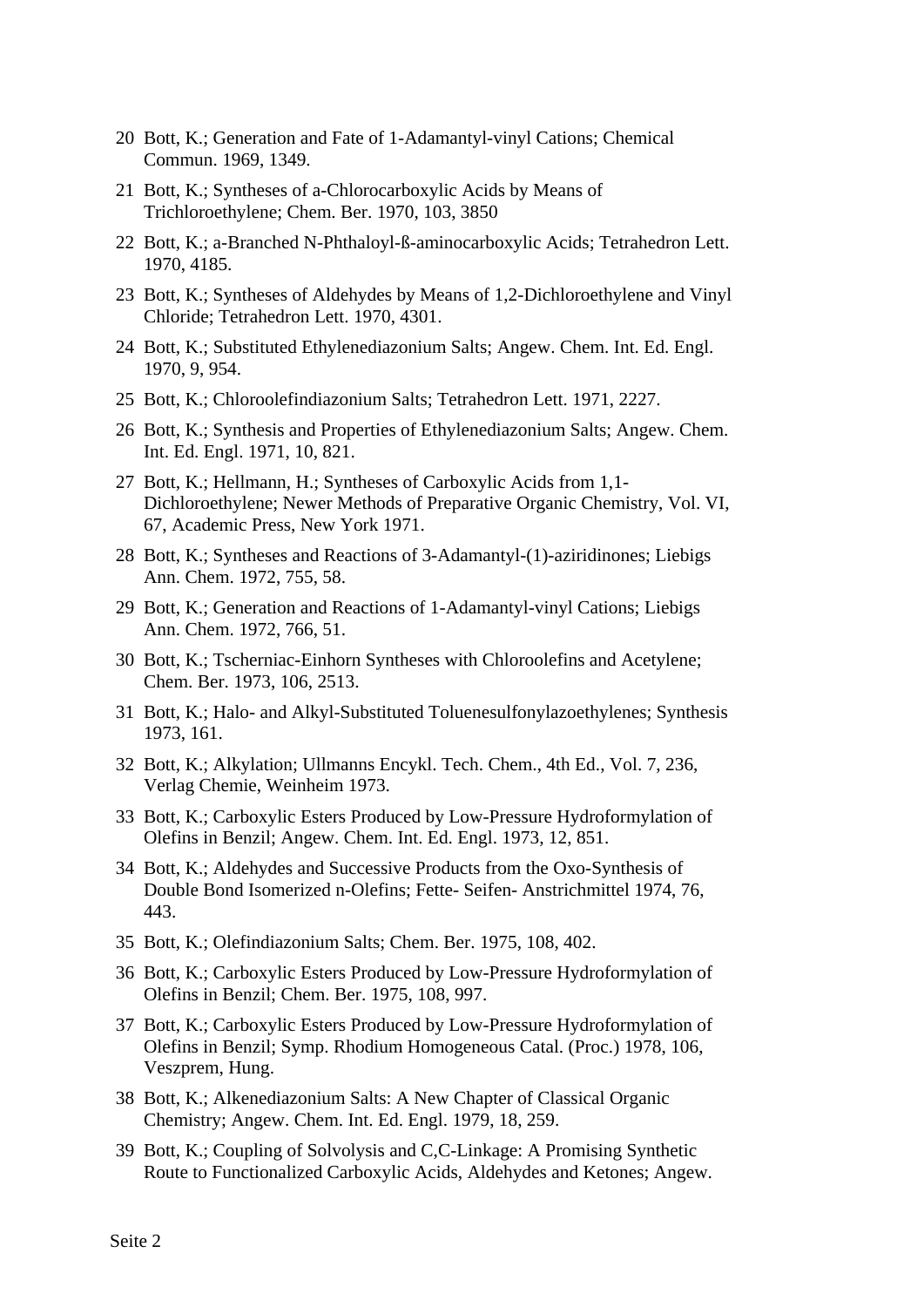Chem. Int. Ed. Engl. 1980, 19, 171.

- 40 Bott, K.; Alkylation of a-Diazoketones with Alkyldiazonium Ions: Facile Synthesis of ß-Alkoxyethylenediazonium Salts; Angew. Chem. Int. Ed. Engl. 1982, 21, 786.
- 41 Bott, K.; Alkenediazonium Compounds; The Chemistry of Functional Groups, Supplement C (Eds.: Patai, S.; Rappoport, Z.), Wiley, London, 1983, 671.
- 42 Bott, K.; 2,2-(N,N´-Dimethylethylenediamino)ethylenediazonium Ion, A Diazonium Ion with Unusual Properties; Tetrahedron Lett. 1985, 26, 3199.
- 43 Bott, K.; Dialkylamino-Substituted Ethylenediazonium Salts; Chem. Ber. 1987, 120, 1867.
- 44 Bott, K.; Alkylation Reactions by Means of Alkanols and Carbon Monoxide: An Efficient Synthesis of Thioethers and of Caffeine from Theophylline; Chem. Ber. 1993, 126,1955.
- 45 Bott, K.; O-(1-Alkenyl)hydroxylamines; Methoden Org. Chem. (Houben-Weyl) 4th Ed. 1993, E. 15, 351.
- 46 Bott, K.; N-(1-Alkenyl)hydroxylamines; Methoden Org. Chem. (Houben-Weyl) 4th Ed. 1993, E 15, 737.
- 47 Bott, K.; 1-Nitrosoalkenes; Methoden Org. Chem. (Houben-Weyl) 4th Ed. 1993, E15, 875.
- 48 Bott, K.; 1-Alkene-1-diazonium Salts; Methoden Org. Chem. (Houben-Weyl) 4th Ed. 1993, E 15, 1101.
- 49 Bott, K.; In memoriam Friedrich Klages (1904-1989); Chem. Ber. 1993, 126, I-IX.
- 50 Bott, K.; A New Area of Application of the Reformatzky Reagent to the Synthesis of Substituted Ethyl Acetates; Tetrahedron Lett. 1994, 35, 555.
- 51 Bott, K.; Generation of 2-Substituted 1-Ethenyl Cations from Ethylenediazonium Salts; Chem. Ber. 1994, 127, 933.